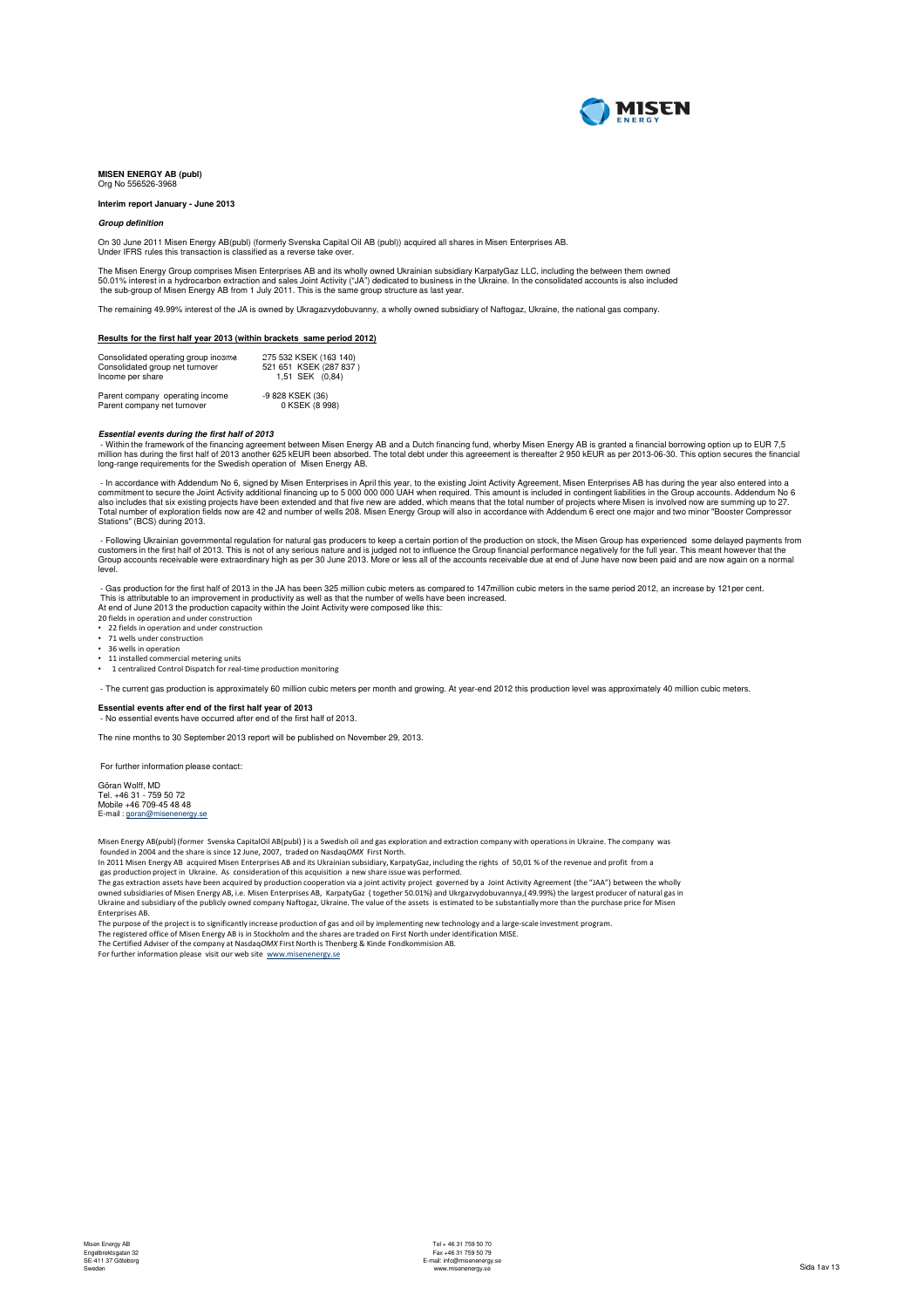

### **Results – the Group and the parent company**

The Misen Energy Group accounted for an operating income of 275 532 KSEK for the first half of 2013 as compared to 163 140 for the same period last year.<br>Income after financial items for the period was 269 319 KSEK, as com

The significant improvement in financial performance commmencing in 2012 has continued in 2013 and is attributable to the profitable activities by gas<br>production within the Joint Activity(JA).The main activity of the JA is

During the first half of 2013 the gas production within JA has been 325 (147) million cubic meters generating a turnover in the JA of 1 043 MSEK of which<br>50,01 % is attributable to the Misen Energy Group´s interest in th

Income after financial items for the parent company, Misen Energy AB, for the first half of 2013 amounted to - 10 972 KSEK (- 38).

Misen Energy Group revenue for the first half of 2013 was 521 651 KSEK (287 837) and for the parent company Misen Energy AB 0 KSEK (8 998). The parent company revenue in the first half of 2012 came from charging of parent company services rendered to the Ukrainian subsidiary. Such revenue is not<br>existing in 2013 which is the reason to the income change as compared

### **Cash position**

As per 30 June 2013 the cash balance of the Misen Energy Group was 3 639 KSEK(3 143). The cash flow from operations before changes of working capital was227 720 KSEK (124 138) during the first half of 2013.

### **Capital expenditure**

Misen Energy Group's capital expenditure in equipment for gas production in Ukraine related to the JA-activity in the first half of 2013 amounted to 192 334<br>KSEK and were 113 684 in the same period 2012. The capital expend

**Expected future development of the company**<br>The operation within the JA is expected to develop in a positive way with a continous substantial groth in production and sale of gas and thereof increasing<br>profits and positive

**Environmental impact**<br>Operations in the JA have an impact on the environment in Ukraine, which is governed by laws and conventions, which in turn control the the JA's operations<br>Operations in the JA have an impact on the

**Accounting principles**<br>This report is prepared according to the International Financial Reporting Standards (IFRS), as adopted by EU. The report is further adopted to IAS 34 and<br>The Annual Accounts Act as well as RFR 2, A

### **Financial and other risks**

Misen Energy Group focuses on exploration and production of hydrocarbons with a focus on the establishment of oil and gas production in Ukraine. In this<br>activity, the Company works with a complex set of industry-specific r matters relating to investigations, processing and environment and uncertainty in the value of the completed exploration work and the subsequent field<br>development. With operations now focused on production rather than expl

**First North**<br>Misen Energy AB (publ) is listed on First North, which is an alternative market place operated by Nasdaq*OMX* Nordic Exchange Stockholm AB and the<br>company adheres to the rules and regulations for First North.

**Transactions with related parties**<br>Transactions such as salaries, board and consultancy fees, merchendise etc. have during the operational year been paid to related persons and to related<br>companies.

**Publication of the semi-annual report**<br>The semi-annual interim report is published at the company web-site, www.misenenergy.se **Publication of the semi-annual report** The semi-annual interim report is published at the company web-site, www.misenenergy.se , and can be ordered from the company office.

**Future reports** Next interim report, for the period January - September 2013, will be published on 29 November, 2013.

This report has not been audited by the company auditor.

Stockholm 28 August, 2013 Misen Energy AB(publ)

The Board of Directors

For further information, please contact:

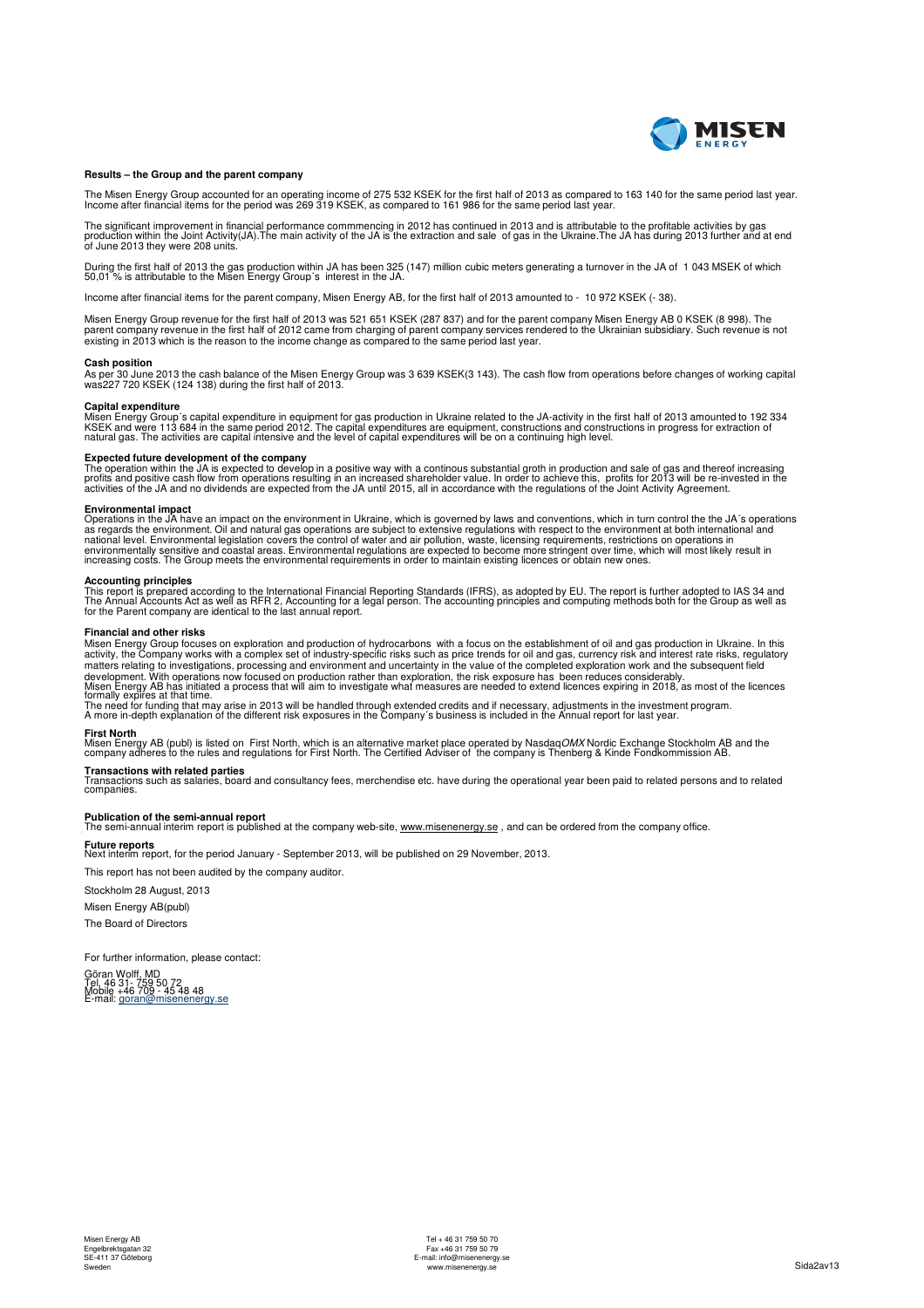

## **INCOME STATEMENT-THE GROUP**

|                                                                                                                                                  |            | 1 Jan-30 June 1 Jan-30 June | 1 Jan-31 Dec |
|--------------------------------------------------------------------------------------------------------------------------------------------------|------------|-----------------------------|--------------|
|                                                                                                                                                  | 2013       | 2012                        | 2012         |
| All amounts in KSEK                                                                                                                              | 6 months   | 6 months                    | 12 months    |
| <b>Operating revenue</b>                                                                                                                         |            |                             |              |
| Net sales                                                                                                                                        | 521 651    | 287 837                     | 586 549      |
|                                                                                                                                                  | 521 651    | 287837                      | 586 549      |
|                                                                                                                                                  |            |                             |              |
| <b>Operating expenses</b>                                                                                                                        |            |                             |              |
| Other external expenses                                                                                                                          | -231 366   | $-118241$                   | $-208728$    |
| Personnel expenses                                                                                                                               | $-6800$    | -4 898                      | $-14106$     |
| Depreciation of tangible and intangible fixed assets                                                                                             | $-11299$   | $-1558$                     | -9 777       |
| Other operating income                                                                                                                           | 4 2 7 0    |                             | 97           |
| Other operating cost                                                                                                                             | $-924$     |                             | -3 362       |
|                                                                                                                                                  | $-246$ 119 | $-124697$                   | -235 876     |
|                                                                                                                                                  | 275 532    | 163 140                     | 350 673      |
| <b>Operating income</b>                                                                                                                          |            |                             |              |
| <b>Financial items</b>                                                                                                                           | $-6213$    | $-1154$                     | $-7781$      |
| Profit/loss after financial items                                                                                                                | 269 319    | 161986                      | 342 892      |
| Taxes for the year                                                                                                                               | -50 677    | $-39406$                    | -78 142      |
| Result for the year attributable to the parent company                                                                                           |            |                             |              |
| shareholders                                                                                                                                     | 218 642    | 122 580                     | 264 750      |
|                                                                                                                                                  |            |                             |              |
| Report on the total result - The Group                                                                                                           |            |                             |              |
| Net income for the year                                                                                                                          | 218 642    | 122 580                     | 264 750      |
| Other total income for the year:                                                                                                                 |            |                             |              |
| Items possible for later reclassification in income statement:                                                                                   |            |                             |              |
| <b>Translation differences</b>                                                                                                                   | $-2361$    | 4762                        | -19 543      |
| Other total income for the year, net after taxes                                                                                                 | $-2.361$   | 4762                        | $-19543$     |
| Grand total result for the year                                                                                                                  | 216 281    | 127 342                     | 245 207      |
|                                                                                                                                                  |            |                             |              |
| Net income per share, computed as net income allocated to the share owners in the parent company<br>during the operating year (in SEK per share) |            |                             |              |
| Net income for the year, before and after dilution                                                                                               | 1,51       | 0,84                        | 1,83         |

Average number of shares for the period were 145 068 222,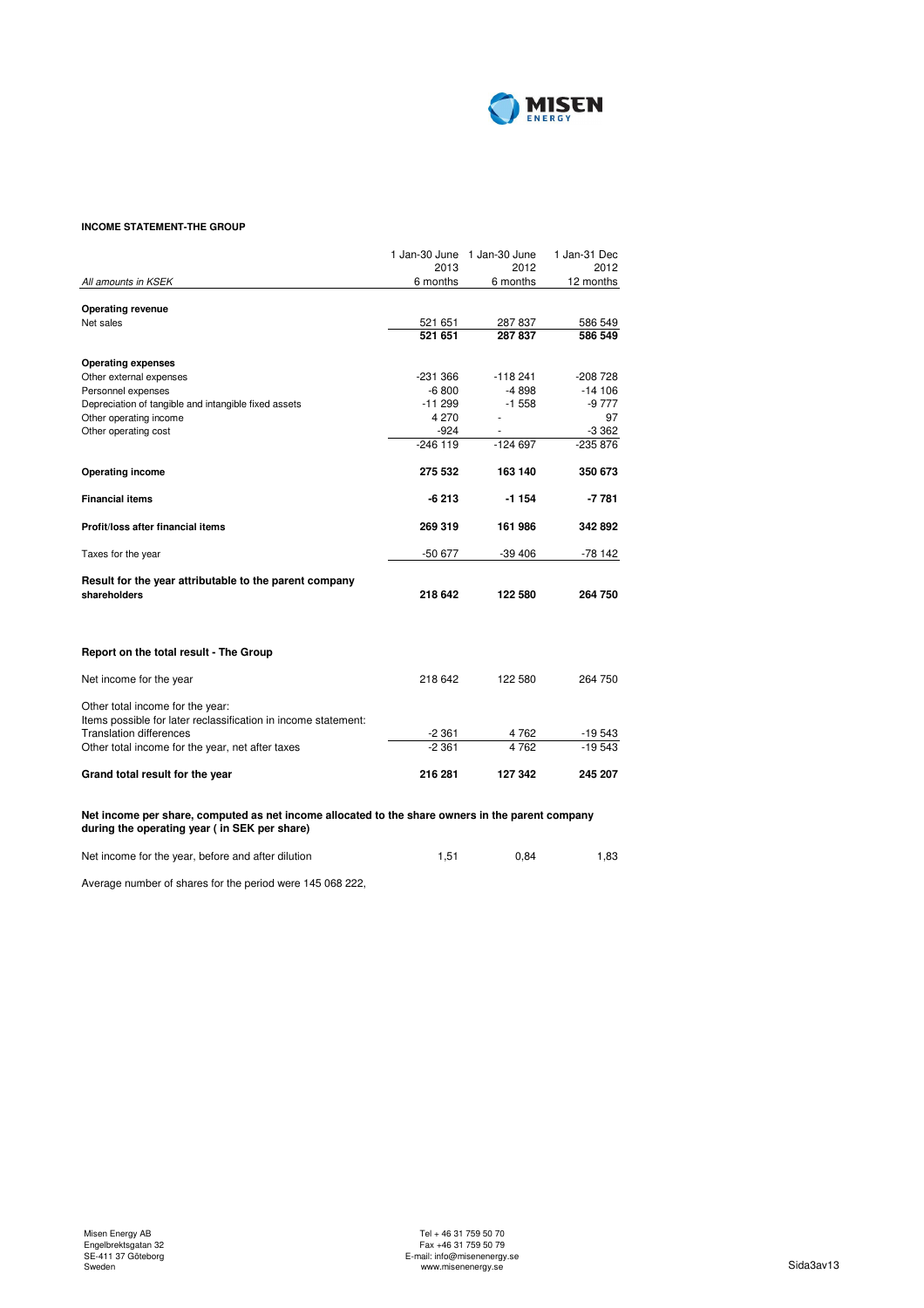

## **BALANCE SHEET-THE GROUP**

| All amounts in KSEK                                                                      | 30 June 2013                       | 30 June 2012              | 31 Dec 2012                      |
|------------------------------------------------------------------------------------------|------------------------------------|---------------------------|----------------------------------|
| <b>ASSETS</b><br><b>Fixed assets</b>                                                     |                                    |                           |                                  |
| Intangible fixed assets                                                                  | 39 096                             | 3652                      | 40 514                           |
| <b>Tangible fixed assets</b>                                                             | 723 042                            | 160 839                   | 539 543                          |
| Deferred tax asset                                                                       | 1926                               |                           |                                  |
| <b>Total fixed assets</b>                                                                | 764 064                            | 164 491                   | 580 057                          |
| <b>Current assets</b>                                                                    |                                    |                           |                                  |
| Stock<br>Accounts receivable<br>Other receivables<br>Prepaid expenses and accrued income | 8 5 4 0<br>189581<br>10 627<br>254 | 9580<br>134 493<br>11 825 | 7983<br>21 346<br>5 2 1 2<br>222 |
|                                                                                          | 209 002                            | 155 898                   | 34 763                           |
| Cash and bank balances                                                                   | 3639                               | 3 1 4 3                   | 13 3 25                          |
| <b>Total current assets</b>                                                              | 212 641                            | 159 041                   | 48 088                           |
| <b>TOTAL ASSETS</b>                                                                      | 976 705                            | 323 532                   | 628 145                          |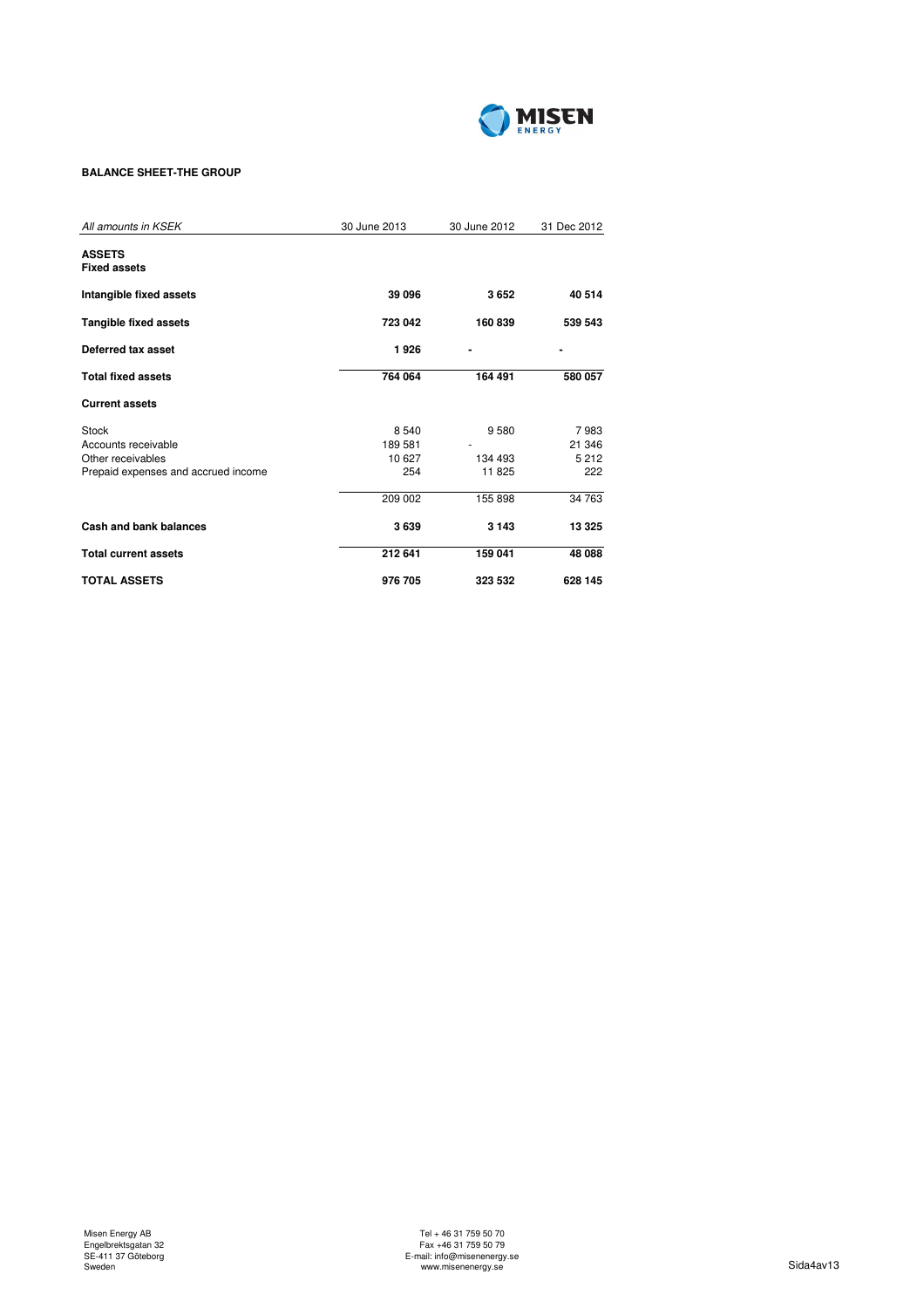

## **BALANCE SHEET-THE GROUP**

| All amounts in KSEK                  | 30 June 2013 | 30 June 2012 | 31 Dec 2012 |
|--------------------------------------|--------------|--------------|-------------|
| <b>EQUITY AND LIABILITIES</b>        |              |              |             |
| <b>Equity</b>                        | 570 779      | 236 633      | 354 498     |
| Long term debts                      |              |              |             |
| Long-term loans                      | 89 600       |              | 87 505      |
| Other long-term liabilities to JA    |              |              | 39 639      |
| Long-term deferred tax liability     |              |              | 984         |
| Other long-term liabilities          | 656          | 2 1 1 3      | 14 790      |
| <b>Total long-term debts</b>         | 90 256       | 2 1 1 3      | 142918      |
| Short-term debt                      |              |              |             |
| Accounts payable                     | 88 256       | 36 454       | 26 694      |
| Tax debts                            | 23 480       |              | 22 265      |
| Short-term loans                     | 103 671      |              | 57 239      |
| Other short-term debt                | 41 835       | 45 609       | 23 804      |
| Accrued expenses and deferred income | 49 5 63      | 2 7 2 3      | 727         |
|                                      | 8865         |              |             |
| Total short term debt                | 315 670      | 84 786       | 130 729     |
| <b>TOTAL EQUITY AND LIABILITIES</b>  | 976 705      | 323 532      | 628 145     |
| <b>Pledged assets</b>                | 359 123      | 359 123      | 359 123     |
| <b>Contingent liabilities</b>        | 4522553      | 2633653      | 2633653     |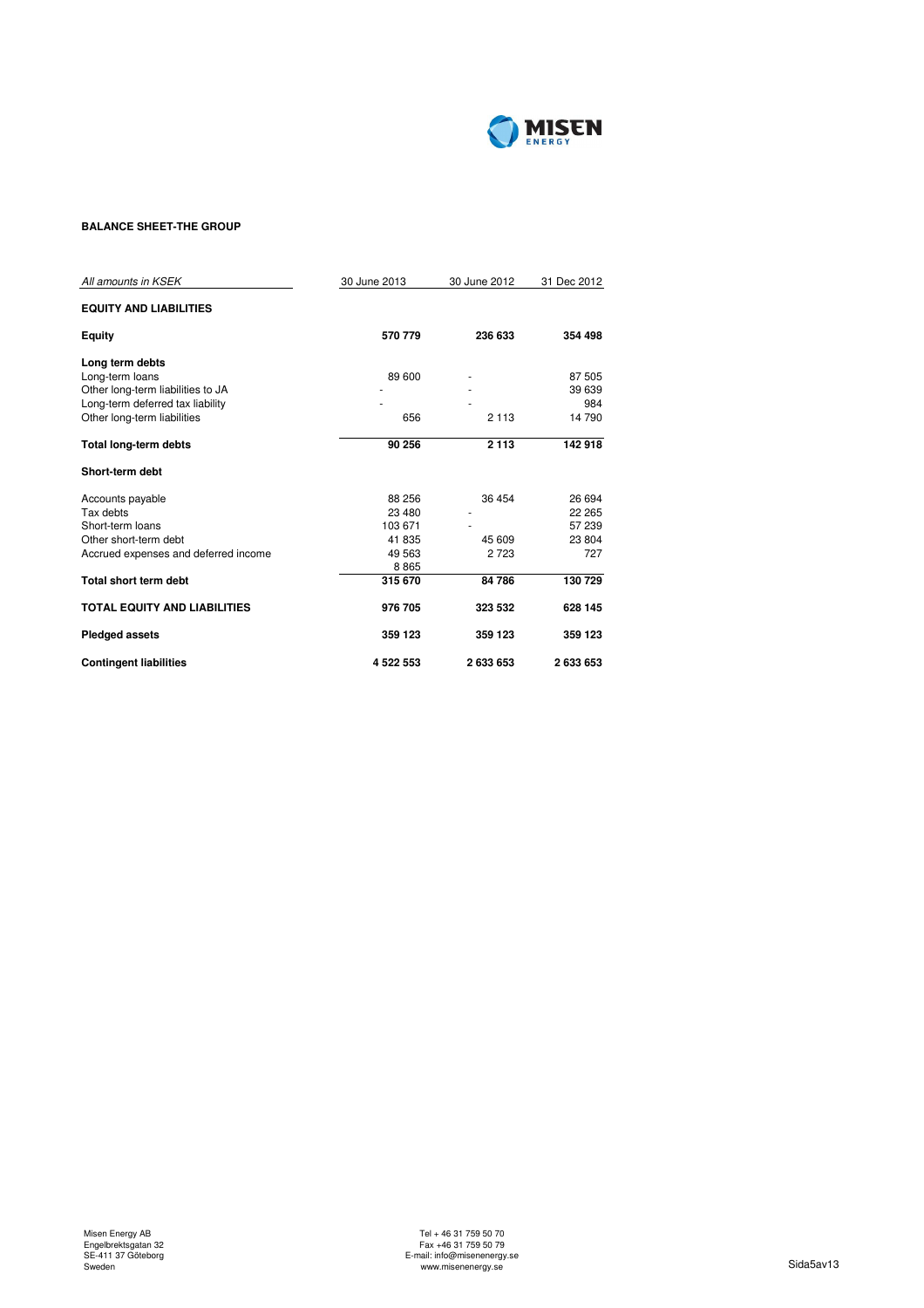

## **GROUP EQUITY DEVELOPMENT**

|                                      | Share   |                        |                | <b>Profit/Loss</b> |                     |
|--------------------------------------|---------|------------------------|----------------|--------------------|---------------------|
| All amounts in KSEK                  | capital | Other capital provided | Other reserves | carried forward    | <b>Total equity</b> |
| Equity brought forward 2012-01-01    | 290 136 | -274 435               | 6456           | 87 134             | 109 291             |
| Net income                           |         |                        |                |                    |                     |
| Net profit of the year Jan-June 2012 |         |                        |                | 122 580            | 122 580             |
| Other result                         |         |                        |                |                    |                     |
| <b>Translation difference</b>        |         |                        | 4762           | $\blacksquare$     | 4762                |
| <b>Total net income</b>              | O       | O                      | 4762           | 122 580            | 127 342             |
| Equity brought forward 2012-06-30    | 290 136 | $-274435$              | 11 218         | 209 714            | 236 633             |
| Equity brought forward 2012-07-01    | 290 136 | -274 435               | 11 218         | 209 714            | 236 633             |
| Net income                           |         |                        |                |                    |                     |
| Net profit of the year Jul-Dec 2012  |         |                        |                | 142 170            | 142 170             |
| Other result                         |         |                        |                |                    |                     |
| <b>Translation difference</b>        |         |                        | $-24305$       |                    | $-24305$            |
| <b>Total net income</b>              | 0       | 0                      | -24 305        | 142 170            | 117865              |
| Equity brought forward 2013-01-01    | 290 136 | $-274435$              | $-13087$       | 351 884            | 354 498             |
| Net income                           |         |                        |                |                    |                     |
| Net profit of the year               |         |                        |                | 218 642            | 218 642             |
| Other result                         |         |                        |                |                    |                     |
| <b>Translation difference</b>        |         |                        | $-2.361$       |                    | $-2361$             |
| Total net income                     | 0       | 0                      | $-2361$        | 218 642            | 216 281             |
| Equity brought forward 2013-06-30    | 290 136 | $-274435$              | $-15448$       | 570 526            | 570 779             |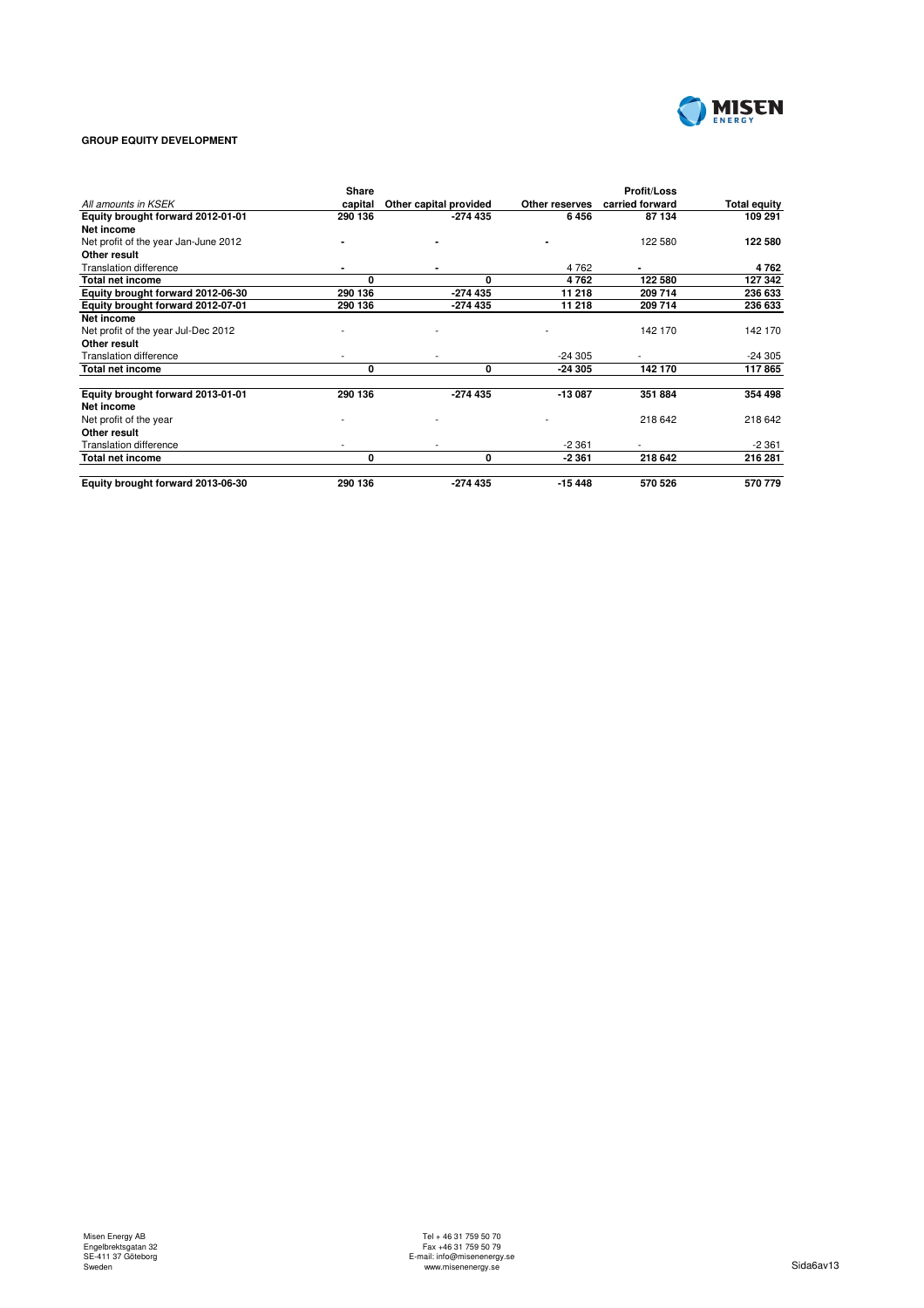

## **CASH FLOW STATEMENT - THE GROUP**

|                                                | 1 Jan-30 June | 1 Jan-30 June | 1 Jan-31 Dec |
|------------------------------------------------|---------------|---------------|--------------|
|                                                | 2013          | 2012          | 2012         |
| All amounts in KSEK                            | 6 months      | 6 months      | 12 months    |
| Operating activities                           |               |               |              |
| Operating income                               | 275 532       | 163 140       | 350 673      |
| Adjustment for non-cash items                  | 11 947        | 1 5 5 8       | 14 091       |
| Interest received                              | 293           | 74            | 1 1 9 1      |
| Interest paid                                  | $-6506$       | $-1228$       | $-8972$      |
| Income tax                                     | $-53546$      | $-39406$      | $-72563$     |
| Cash flow from operating activities            | 227 720       | 124 138       | 284 420      |
| before working capital changes                 |               |               |              |
| Cash flow from working capital changes         |               |               |              |
| Decrese(+)/increase in stocks                  | $-570$        | 6 203         | 6977         |
| Decrease(+)/increase in receivables            | $-174684$     | $-64368$      | 51 071       |
| Decrease(-)/increase in short-term debts       | 103 468       | 35 653        | 16 574       |
| Cash-flow from operating activities            | 155 934       | 101 626       | 359 042      |
|                                                |               |               |              |
| Investing activities                           |               |               |              |
| Acquisition of tangible and intangible assets* | $-192334$     | $-113684$     | -404 378     |
| Sale of intangible assets                      |               |               | 51           |
| Change of long-term receivables (increase-)    |               | $-31$         |              |
| Cash flow from investing activities            | -192 334      | $-113715$     | -404 327     |
| Financing activities                           |               |               |              |
| Change in long-term debt (increse+)            | 26 749        | 595           | 42 206       |
| Cash flow from financing activities            | 26 749        | 595           | 42 206       |
|                                                |               |               |              |
| Cash flow for the year                         | $-9651$       | $-11494$      | $-2879$      |
| Cash at the beginning of the year              | 13 3 25       | 14819         | 14819        |
| Exchange rate difference in cash               | $-35$         | $-182$        | 1 3 8 5      |
| Cash at the end of the period                  | 3639          | 3 1 4 3       | 13 3 25      |

\*Investments in tangible fixed assets that have not affected cash flow amount to TSEK 126 798 were made in 2012, these have been excluded from the cash flow statement for the full year 2012.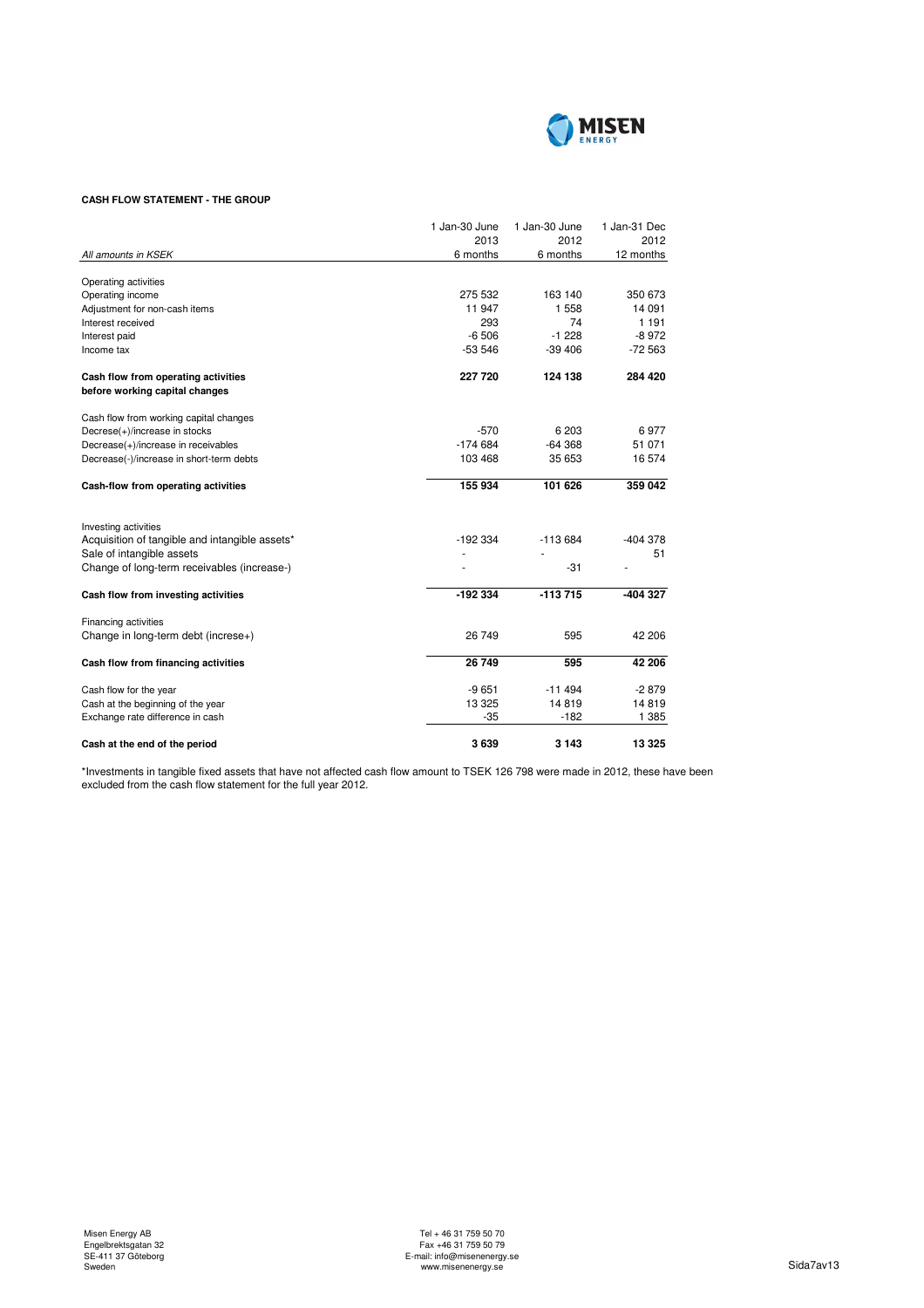

## **INCOME STATEMENT - PARENT COMPANY**

| (Misen Energy AB)                                |                         |                             |              |
|--------------------------------------------------|-------------------------|-----------------------------|--------------|
|                                                  |                         | 1 Jan-30 June 1 Jan-30 June | 1 Jan-31 Dec |
|                                                  | 2013                    | 2012                        | 2012         |
| All amounts in KSEK                              | 6 months                | 6 months                    | 12 months    |
| <b>Operating revenue</b>                         |                         |                             |              |
| Net sales                                        | 0                       | 8998                        | 9542         |
|                                                  | $\overline{\mathbf{0}}$ | 8998                        | 9542         |
| <b>Operating expenses</b>                        |                         |                             |              |
| Other external expenses                          | $-8999$                 | $-7567$                     | $-18603$     |
| Personnel expenses                               | $-829$                  | $-1.394$                    | $-2695$      |
|                                                  | $-9828$                 | $-8961$                     | $-21298$     |
| <b>Operating income</b>                          | $-9828$                 | 36                          | $-11756$     |
|                                                  |                         |                             |              |
| Interest income                                  | 1                       | 2                           | 899          |
| Currency exchange gains/losses                   | $-443$                  | $-68$                       |              |
| Interest expense                                 | $-702$                  | -8                          | $-206$       |
|                                                  | $-1144$                 | $-74$                       | 693          |
| Profit/loss after financial items                | -10972                  | $-38$                       | $-11063$     |
| Taxes for the year                               | ä,                      |                             | 1            |
| Net profit/loss                                  | $-10972$                | $-38$                       | $-11062$     |
| Report on the total result - Parent company      |                         |                             |              |
| Net income for the year                          | $-10972$                | $-38$                       | $-11062$     |
| Other total income for the year:                 |                         |                             |              |
| Other total income for the year, net after taxes | $\Omega$                | $\Omega$                    | $\Omega$     |
| Grand total result for the year                  | -10972                  | -38                         | $-11062$     |
|                                                  |                         |                             |              |

**Net income per share, computed as net income allocated to the share owners in the parent company during the operating year (in SEK per share)**

| Net income for the year, before and after dilution | Nea | Nea | Neg |
|----------------------------------------------------|-----|-----|-----|
|                                                    |     |     |     |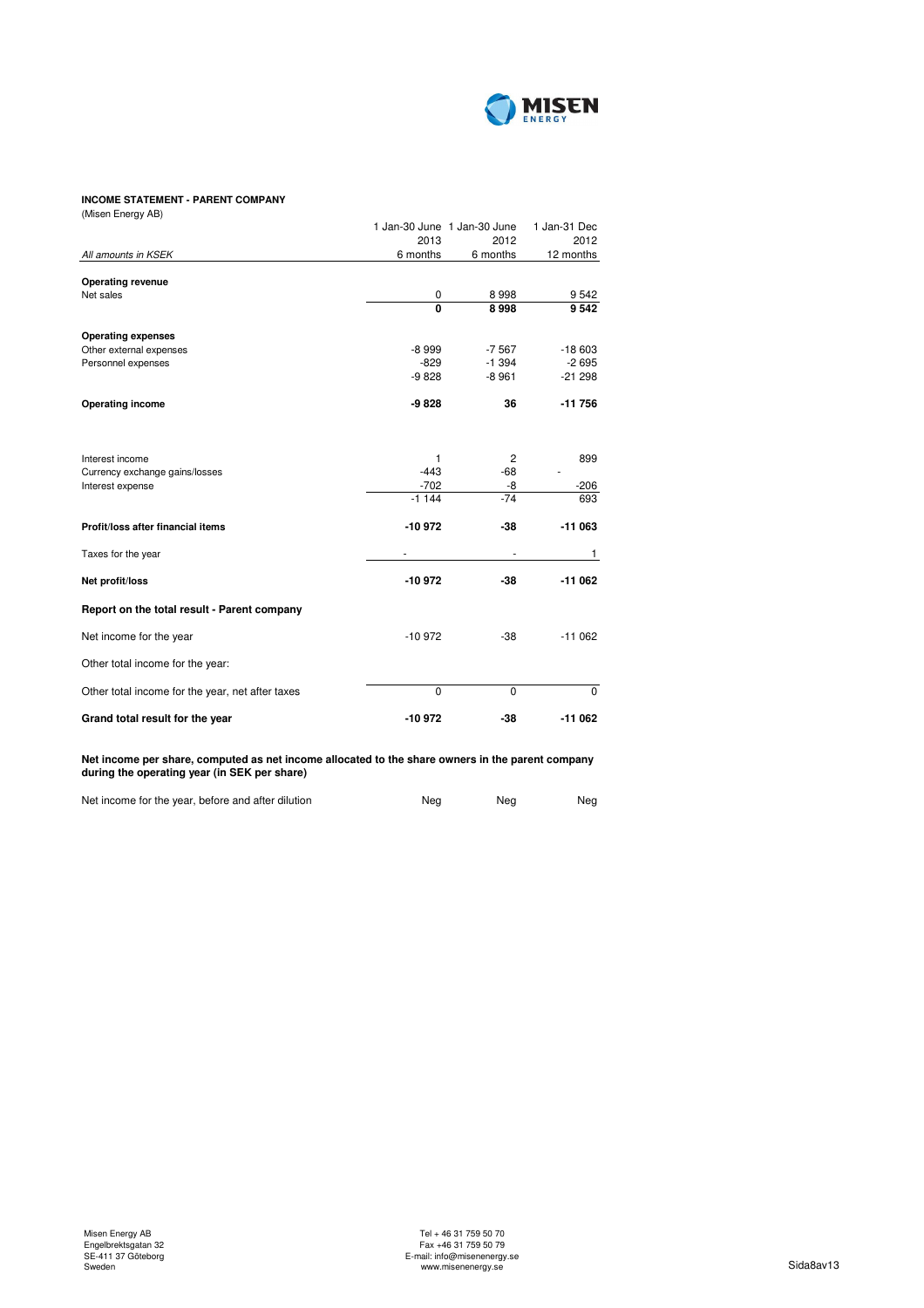

## **BALANCE SHEET - PARENT COMPANY**

| <b>Current assets</b>                |           |         |         |
|--------------------------------------|-----------|---------|---------|
| Short term receivables               |           |         |         |
| Accounts receiveable                 |           | 11 206  |         |
| Other receivables                    | 477       | 101     | 573     |
| Short-term receiveables subsidiaries | 1 5 6 3   |         |         |
| Prepaid expenses and accrued income  | 255       | 170     | 207     |
|                                      | 2 2 9 5   | 11 477  | 780     |
| Cash and bank balances               | 1678      | 307     | 8512    |
| <b>Total current assets</b>          | 3973      | 11784   | 9 2 9 2 |
| <b>TOTAL ASSETS</b>                  | 1 005 772 | 1012683 | 1011091 |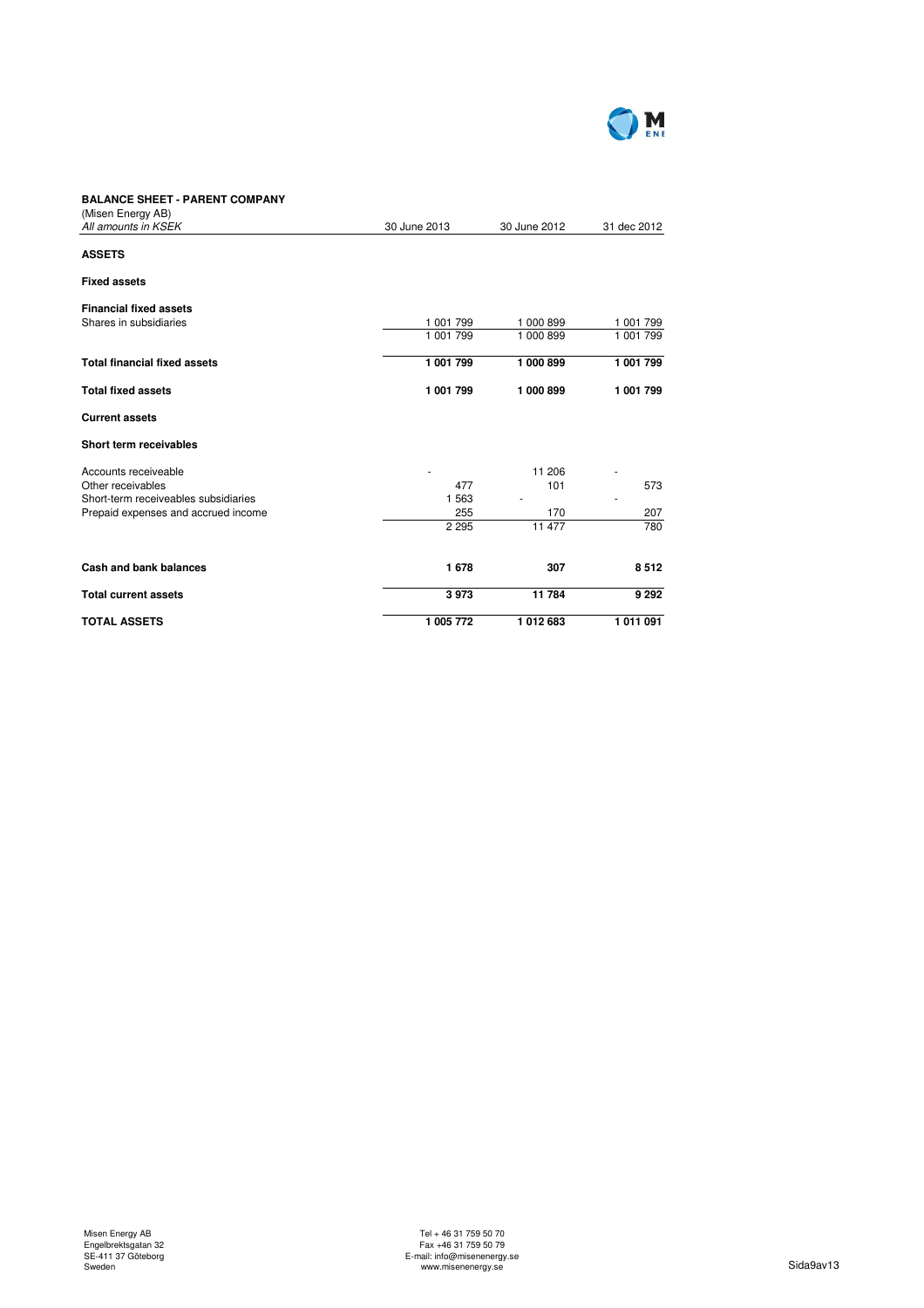

## **BALANCE SHEET - PARENT COMPANY**

| (Misen Energy AB)                        |              |              |             |
|------------------------------------------|--------------|--------------|-------------|
| All amounts in KSEK                      | 30 June 2013 | 30 June 2012 | 31 Dec 2012 |
|                                          |              |              |             |
| Equity                                   |              |              |             |
| <b>Restricted equity</b>                 |              |              |             |
| Share capital                            | 290 136      | 290 136      | 290 136     |
| <b>Statutory reserves</b>                | 345          | 345          | 345         |
|                                          | 290 482      | 290 482      | 290 481     |
| Non-restricted equity                    |              |              |             |
| Profit/Loss brought forward              | 697 465      | 708 526      | 708 527     |
| Profit/loss for the year                 | $-10972$     | $-38$        | $-11062$    |
|                                          | 686 493      | 708 488      | 697 465     |
| <b>Total equity</b>                      | 976 975      | 998 970      | 987 946     |
| Long-tem debts                           |              |              |             |
| Long-term loan                           | 25 7 27      |              | 20 033      |
| Other long-term debts to group companies | 94           | 94           | 93          |
| <b>Total long-term debts</b>             | 25 8 21      | 94           | 20 126      |
| Short-term debts                         |              |              |             |
| Accounts payable                         | 1 0 4 5      | 2 1 7 9      | 1 0 8 0     |
| Other short-term liabilities             | 344          | 175          | 904         |
| Short-term debts to subsidiaries         |              | 321          | 399         |
| Accrued expenses and deferred income     | 1586         | 10 943       | 634         |
| <b>Total short-term debt</b>             | 2975         | 13618        | 3017        |
| <b>TOTAL EQUITY AND LIABILITIES</b>      | 1 005 772    | 1012683      | 1011091     |
| <b>Pledged assets</b>                    | 152          | 150          | 152         |
| <b>Contingent liabilities</b>            | 39           | 39           | 39          |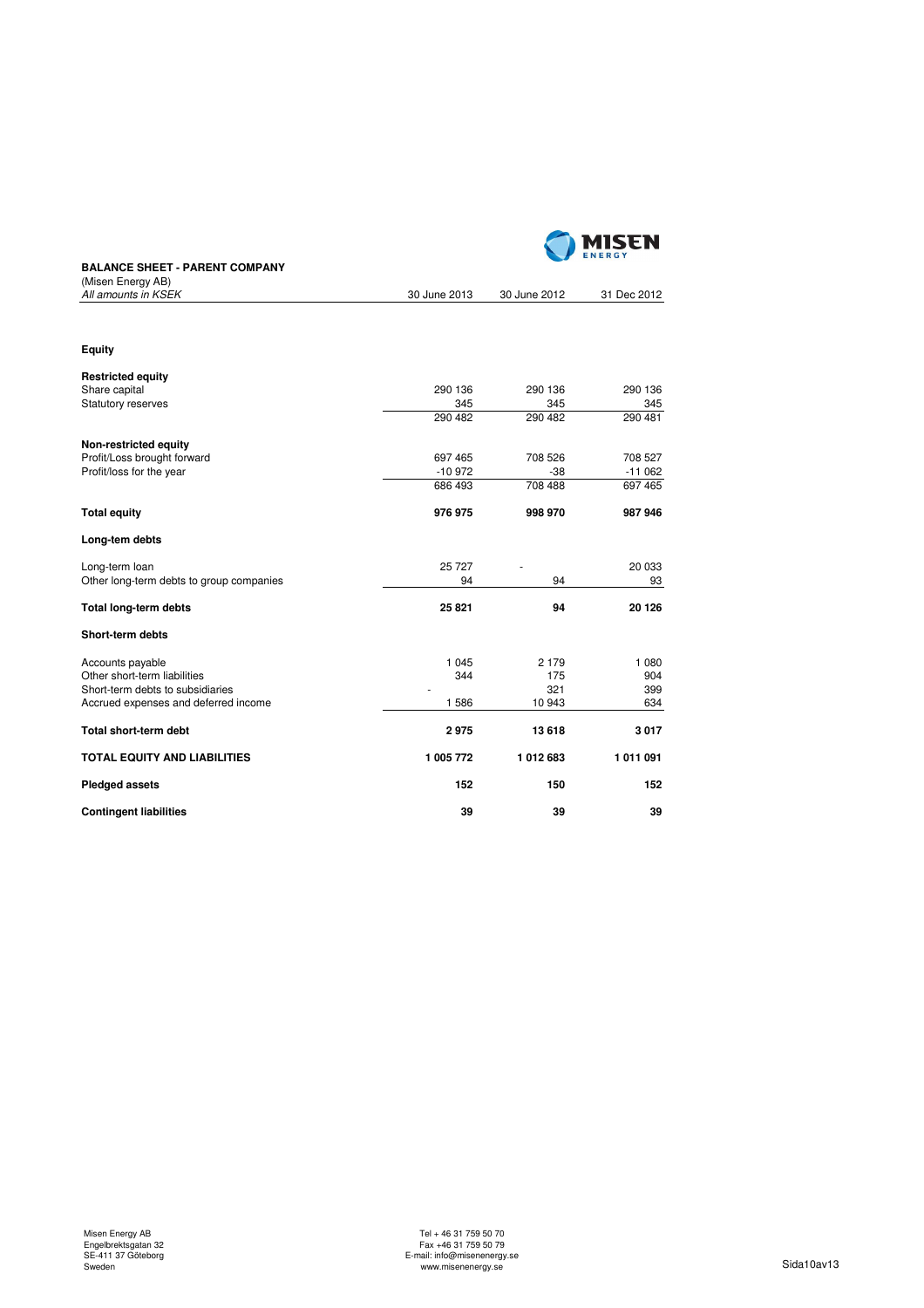

## **PARENT COMPANY EQUITY CHANGE**

|                                                 | Share   |                              | Share<br>Premium | Profit/loss     |                     |
|-------------------------------------------------|---------|------------------------------|------------------|-----------------|---------------------|
| All amounts in KSEK                             | capital | <b>Statutory</b><br>reserves | reserve          | carried forward | <b>Total equity</b> |
| Equity brought forward 2012-01-01               | 290 136 | 345                          | 714 285          | $-5758$         | 999 008             |
| Net income                                      |         |                              |                  |                 |                     |
| Net profit of the year Jan-June 2012            |         |                              |                  | $-38$           | $-38$               |
| Other result                                    |         |                              |                  |                 |                     |
| <b>Translation difference</b>                   |         |                              |                  |                 | 0                   |
| <b>Total net income</b>                         | U       | O                            | O                | $-38$           | $-38$               |
| Equity brought forward 2012-06-30               | 290 136 | 345                          | 714 285          | $-5796$         | 998 970             |
| Equity brought forward 2012-07-01               | 290 136 | 345                          | 714 285          | $-5796$         | 998 970             |
| <b>Net income</b>                               |         |                              |                  |                 |                     |
| Net profit of the year Jul-Dec 2012             |         |                              |                  | $-11024$        | $-11024$            |
| Other result                                    |         |                              |                  |                 |                     |
| Translation difference                          |         |                              |                  |                 | 0                   |
| Group contribution after tax                    |         |                              |                  |                 |                     |
| <b>Total net income</b>                         | 0       | 0                            | 0                | $-11023$        | -11 023             |
| Equity brought forward 2013-01-01<br>Net income | 290 136 | 345                          | 714 285          | $-16819$        | 987 947             |
| Net profit of the year                          |         |                              |                  | $-10.972$       | $-10972$            |
| Other result                                    |         |                              |                  |                 |                     |
| Translation difference                          |         |                              |                  |                 | 0                   |
| <b>Total net income</b>                         | 0       | 0                            | 0                | $-10972$        | -10972              |
| Equity brought forward 2013-06-30               | 290 136 | 345                          | 714 285          | $-27791$        | 976 975             |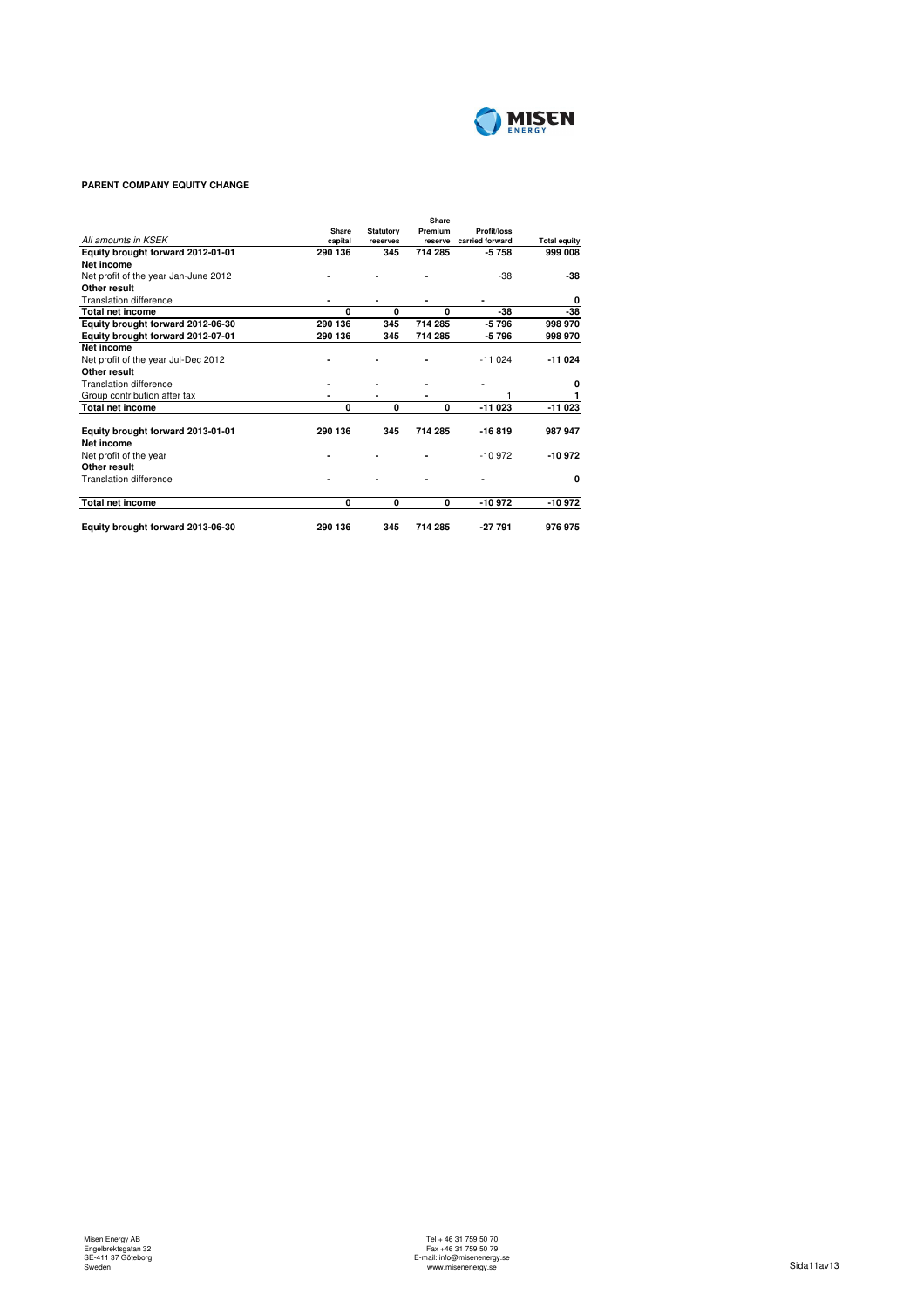

# **CASH FLOW STATEMENT - PARENT COMPANY**

| (Misen Energy AB)                           |               |               |              |
|---------------------------------------------|---------------|---------------|--------------|
|                                             | 1 Jan-30 June | 1 Jan-30 June | 1 Jan-31 Dec |
|                                             | 2013          | 2012          | 2012         |
| All amounts in KSEK                         | 6 months      | 6 months      | 12 months    |
|                                             |               |               |              |
| Operating activities                        |               |               |              |
| Operating income                            | $-9828$       | 36            | $-11756$     |
| Adjustment for non-cash items               | 442           | 134           | $-29$        |
| Interest received                           | 1             |               | 899          |
| Interest paid                               | $-1145$       | $-75$         | $-206$       |
| Cash flow from operating activities         |               |               |              |
| before working capital changes              | $-10530$      | 95            | $-11092$     |
| Cash flow from working capital changes      |               |               |              |
| Decrease(+)/increase in receivables         | $-1515$       | $-10118$      | 745          |
| Decrease(-)/increase in accounts payable    | $-35$         | 1469          | 337          |
| Decrease(-)/increase(+) in short term debts | -6            | 8 2 2 0       | $-1281$      |
| Cash flow from operating activities         | $-12085$      | $-333$        | $-11291$     |
| Investment activities                       |               |               |              |
| Payment of shareholders contribution        |               |               | -900         |
| Cash flow from investing activities         | 0             | 0             | $-900$       |
| Financing activities                        |               |               |              |
| Increase in long-term debt                  | 5 2 5 1       | 1             | 20 063       |
| Group contribution                          |               |               |              |
| Cash flow from financing activities         | 5 2 5 1       | 1             | 20 064       |
| Cash flow for the year                      | $-6834$       | $-332$        | 7873         |
| Cash at the beginning of the year           | 8512          | 639           | 639          |
| Cash at the end of the period               | 1678          | 307           | 8512         |